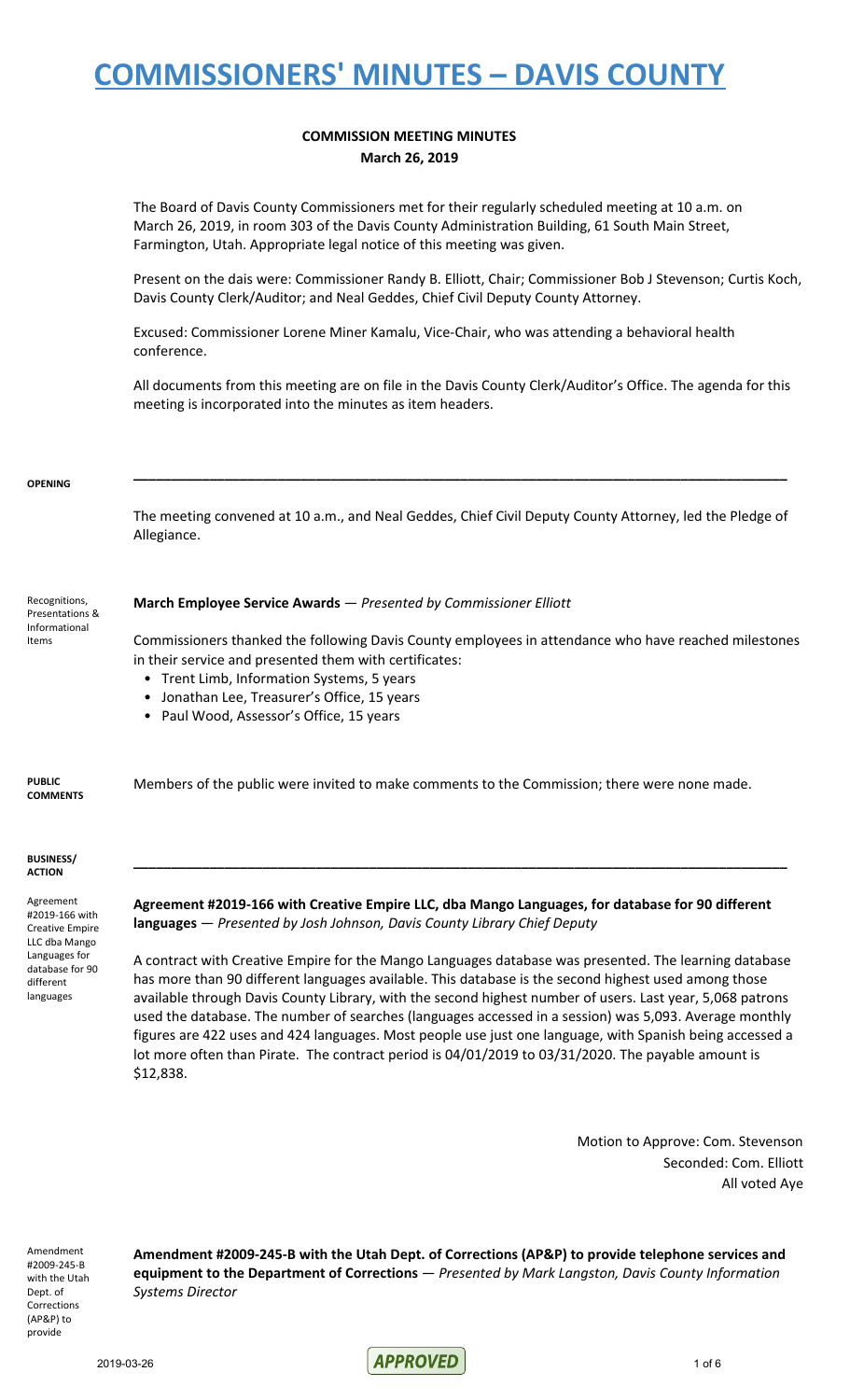telephone services and equipment to the Department of Corrections

An amendment was presented to extend a contract with the State of Utah's Adult Probation and Parole (AP & P). Davis County provides them with phone services. The contract for those services is being extended for five years, from 2019 to 2024. The extension increases the dollar figure from \$270,000 to \$320,000, which will be for the overall contract. The contract period is 07/01/2009 to 06/30/2024. The receivable amount is \$320,000 over the term.

> Motion to Approve: Com. Stevenson Seconded: Com. Elliott All voted Aye

Agreement #2019-167 with my529, Utah's 529 College Savings Plan, to be a sponsor of the 2019 Davis County Fair

**Agreement #2019-167 with my529, Utah's 529 College Savings Plan, to be a sponsor of the 2019 Davis County Fair Kids Activity Tent** — *Presented by Stephanie Medlin, Davis County Legacy Events Coordinator*

A contract with my529, Utah's 529 College Savings Plan, was presented for sponsorship of the 2019 Davis County Fair. The contract period is 08/11/2019 to 08/19/2019. The receivable amount is \$1,500.

Agreement #2019-168 with KSL for email blasts and geofencing advertising for the 2019 Davis County Fair

Agreement #2019-169 with Olympus Tents and Events to provide tents, chairs, tables, stage, pipe and drape at 2019, 2020, and 2021 Davis County Fairs

**Agreement #2019-168 with KSL for email blasts and geofencing advertising for the 2019 Davis County Fair** — *Presented by Stephanie Medlin, Davis County Legacy Events Coordinator*

An agreement was presented for KSL to provide email blasts and geofencing advertising strategies for the 2019 Fair. It will incorporate new ways of promoting the fair by trying to get advertisements on people's phones. The contract period is 05/01/2019 to 08/18/2019. The payable amount is \$3,150.

**Agreement #2019-169 with Olympus Tents and Events to provide tents, chairs, tables, stage, pipe and drape at 2019, 2020, and 2021 Davis County Fairs** — *Presented by Stephanie Medlin, Davis County Legacy Events Coordinator*

An agreement with Olympus Tents and Events was presented. Olympus Tents and Events will provide tents, chairs, tables, stage, and pipe and drape for the Davis County Fair for three years: 2019, 2020 and 2021. They are a new fair vendor, with lower prices. The prices set for this year will remain the same for the rest of the three-year contract. Competitive bids were received. The contract period is 08/10/2019 to 08/31/2021. The payable amount is \$23,960.70 per year.

> Motion to Approve the Items Presented: Com. Stevenson Seconded: Com. Elliott All voted Aye

Agreement #2019-170 with IRPCA for rental space for Porsche Club Autocross event **Agreement #2019-170 with IRPCA for rental space for Porsche Club Autocross events** — *Presented by Mike Moake, Davis County Legacy Events Center Marketing*

A contract with the Intermountain Region Porsche Club of America (IRPCA) was presented. The club will be using the Legacy Events Center parking lot on April 13, 2019, and May 5, 2019. The contract period is 04/13/2019-05/05/2019 [the ending date was incorrectly stated as 05/03/2019 in the motion to approve]. The receivable amount is \$2,200.

> Motion to Approve: Com. Stevenson Seconded: Com. Elliott All voted Aye

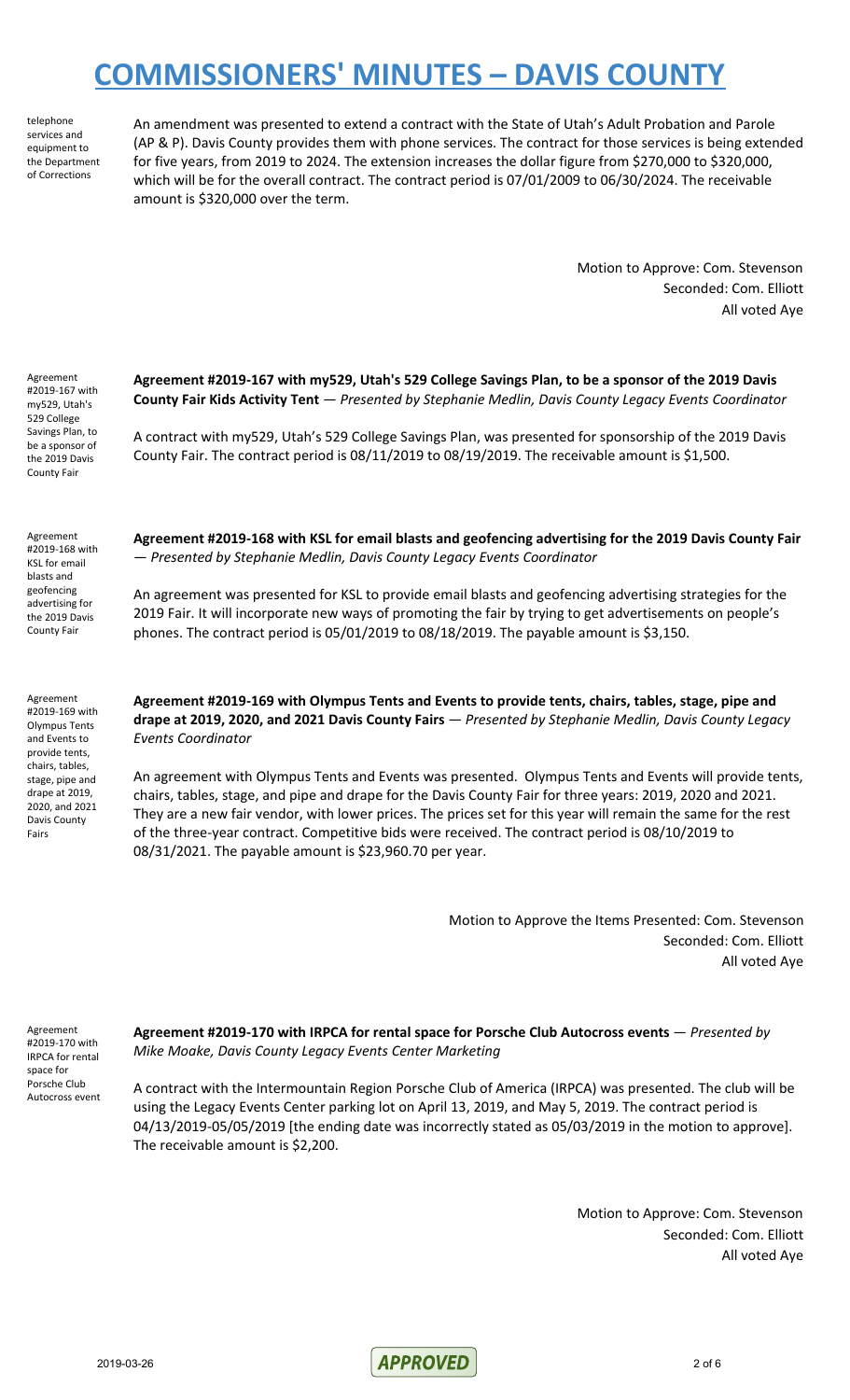Agreement #2018-544-A with the Utah Dept. of Health for FY19-23 **Arthritis** Contract program funding

Memo of Understanding #2019-171 with Utah Dept. of Environmental Quality's Div. of Air Quality to partially fund the Clean Air Retrofit, Replacement, and Off-road Technology (CARROT) Program

Agreement #2019-172 with MenuTrinfo, LLC for Utah State approved vendor for services for food handler training

**Agreement #2018-544-A with the Utah Dept. of Health for FY19-23 Arthritis Contract program funding** — *Presented by Brian Hatch, Davis County Health Director*

An amendment was presented to a contract with the Utah Dept. of Health. The contract is for funding of the Arthritis program in Senior Services. It funds some enhanced fitness programs, such as Tai Chi, to help seniors stay walking and healthily doing things. The contract period is 10/01/2018 to 06/30/2023. This amendment increases the contract by \$800 for a total of \$13,000.

**Memo of Understanding #2019-171 with the Utah Dept. of Environmental Quality's Div. of Air Quality to partially fund the Clean Air Retrofit, Replacement, and Off-road Technology (CARROT) Program** — *Presented by Brian Hatch, Davis County Health Director*

A Memo of Understanding with the Utah Dept. of Environmental Quality was presented for the electric mower program. Davis County's Health Department ran a similar program last year, in conjunction with Weber State and Weber-Morgan Health, to replace gas-powered lawn mowers with electric models. The State provided additional funding to take the program along the Wasatch Front with the five I/M (Vehicle Emissions Inspection/Maintenance) counties involved with air quality issues. Davis County will pay \$5,000 to participate in the electric mower exchange event. The limited number of mowers will be exchanged through a drawing for which interested parties sign up on the DEQ website. [The contract beginning date is 03/01/2019; no expiration date was noted.] The payable amount is \$5,000.

**Agreement #2019-172 with MenuTrinfo, LLC for Utah State approved vendor for services for food handler training** — *Presented by Brian Hatch, Davis County Health Director*

MenuTrinfo is a Utah State-approved vendor for food handler testing. Most food handler testing is done online through private companies with courses and tests taken on a computer. The County contracts with the companies, and when they sent information of a passed test the County issues a food handler card. This contract is to have MenuTrinfo as a vendor to provide that service to food workers in Davis County. [The contract beginning date is 03/01/2019, with a perpetual renewal.] The receivable amount is dependent on the number of users of that online company.

Agreement #2019-173 with Rocky Mountain personal Care, LLC for direct purchase of needed in-home services for clients of Davis County

**Agreement #2019-173 with Rocky Mountain Personal Care, LLC for direct purchase of needed in-home services for clients of Davis County** — *Presented by Brian Hatch, Davis County Health Director*

An agreement with Rocky Mountain Personal Care was presented for in-home services offered through the County's Senior Services program. Rocky Mountain Personal Care will be one of the vendors that clients in Davis County can choose for certain services they require. Rocky Mountain Personal Care is signed up to do homemaking, personal care, food/meal preparation, respite care, personal emergency monitoring systems, and other similar services. The County reimburses for services rendered. The contract period is 04/19/2019 to 06/30/2019. The payable amount is per service.

> Motion to Approve the Items Presented: Com. Stevenson Seconded: Com. Elliott All voted Aye

Amendment #02-2019-A to ordinance establishing temporary land use regulations pertaining to all subdivisions in unincorporated Davis County

### **Amendment #02-2019-A to an ordinance establishing temporary land use regulations pertaining to all subdivisions in unincorporated Davis County** — *Presented by Jeff Oyler, Davis County Planning Manager*

Several weeks ago, the Commission passed an ordinance (#02-2019) regarding temporary land use regulations that stopped all subdivisions from being submitted in the unincorporated County. The intent of that action was to allow the County to look at its ordinances and determine how to deal with large subdivisions in the unincorporated County. One of the unintended consequences of the new ordinance was that it also prevented one-lot subdivisions from being submitted. After a discussion with County staff, it was determined that those were not the target of the ordinance changes. This provision would amend that moratorium and allow one-lot subdivisions to be submitted and go through the process in the County until the regulations have been rewritten. The effective period is 02/14/2019 to 08/14/2019.

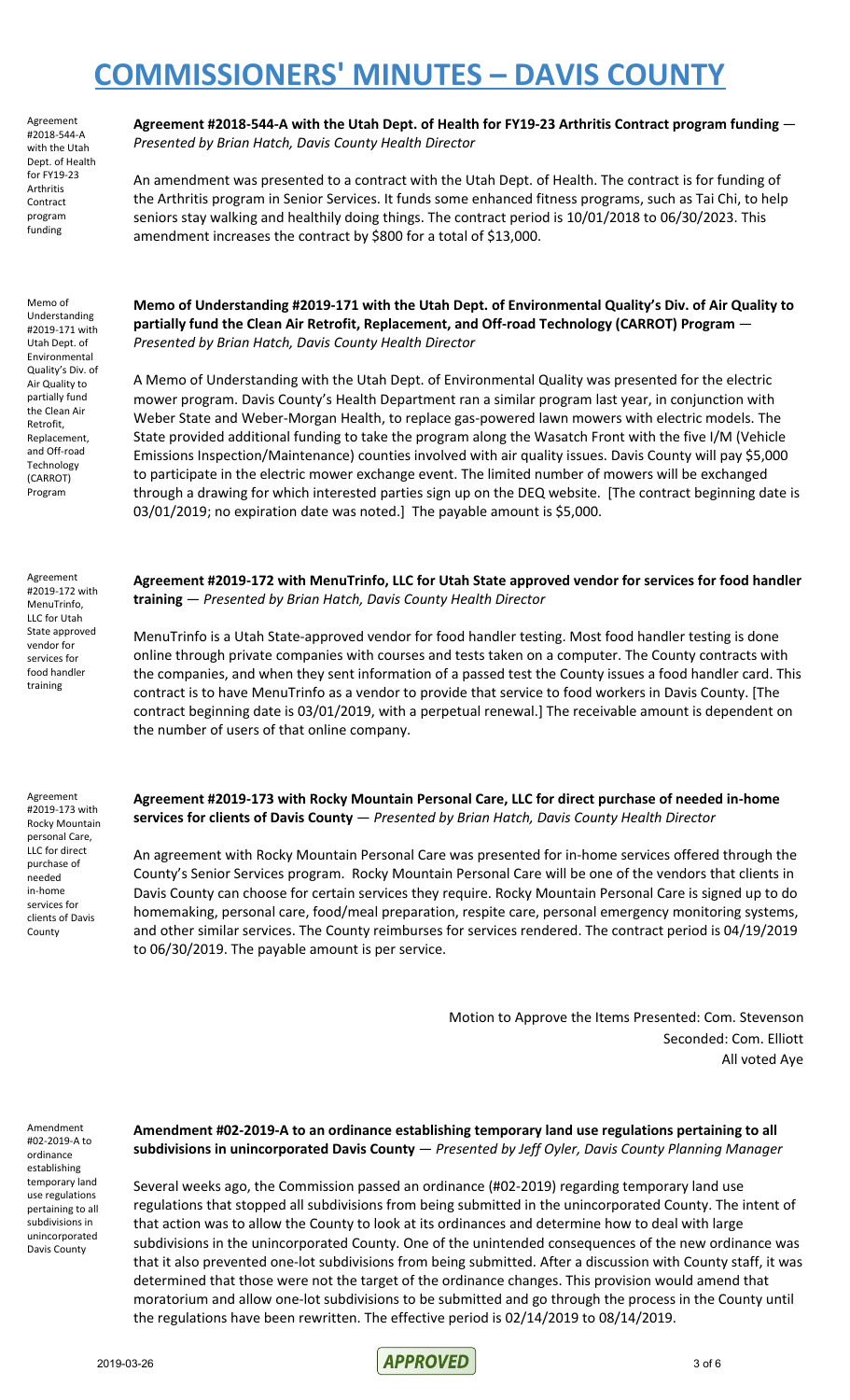Motion to Approve: Com. Stevenson Seconded: Com. Elliott All voted Aye

Request #2019-085-C to finalize sale of Davis County surplus real property known as Tax ID 09-060-0046, the Tax Sale Road Property remainder, and execute Quitclaim Deed to Shirley R. Hardy

**Request #2019-085-C to finalize the sale of Davis County surplus real property known as Tax ID 09-060-0046, the Tax Sale Road Property remainder, and execute Quitclaim Deed to Shirley R. Hardy** — *Presented by Tony Thompson, Davis County Property Manager*

Tony Thompson presented three items dealing with property Tax ID 09-060-0046, which has been on Commission Meeting agendas several times. The property was declared surplus, and an auction was held during last week's meeting. Action is needed to accept and formally award these bids to the winners.

This first item is to amend contract #2019-085-B to finalize the sale of Davis County surplus real property referred to as the Tax Sale Road Property remainder. There is a quitclaim deed to execute to the winning bidder of that property, Shirley R. Hardy. Her bid on the property is \$16,100. The payment did come in promptly and has been receipted. The receivable amount is \$16,100.

Request #2019-086-C to finalize sale of Davis County surplus real property known as Tax ID 09-060-0046, the East Road Property, and execute Quitclaim Deed to Semper Fi Partners LLC (Cheryl Nunn)

**Request #2019-086-C to finalize the sale of Davis County surplus real property known as Tax ID 09-060-0046, the East Road Property, and execute Quitclaim Deed to Semper Fi Partners LLC (Cheryl Nunn)** — *Presented by Tony Thompson, Davis County Property Manager*

This item is to amend contract #2019-086-B to finalize the preferred sale of the property known as the East Road Property and also a quitclaim deed to Semper Fi Partners LLC, represented by Cheryl Nunn. Her bid on that property was \$7,600, and that was also receipted. The receivable amount is \$7,600.

#2019-087-C to finalize sale of Davis County surplus real property known as Tax ID 09-060-0046, the UDOT Property, and execute a Quitclaim Deed to Shirley R. Hardy

**#2019-087-C to finalize sale of Davis County surplus real property known as Tax ID 09-060-0046, the UDOT Property, and execute a Quitclaim Deed to Shirley R. Hardy** — *Presented by Tony Thompson, Davis County Property Manager*

The final action related to the property known as Tax ID 09-060-0046 is to amend contract #2019-0087-B to finalize the sale and surplus of the property referred to as the UDOT Property. Shirley R. Hardy made a bid on that property of \$4,000 that was accepted and has been receipted, and all is in order. It was noted that the deed to Mrs. Hardy has two legal descriptions on it, so both of her descriptions are on one deed. The receivable amount is \$4,000.

> Motion to Approve the Items Presented: Com. Elliott Seconded: Com. Stevenson All voted Aye

Commissioner Elliott moved to recess to Board of Equalization. Commissioner Stevenson seconded the motion. All voted Aye.

**\_\_\_\_\_\_\_\_\_\_\_\_\_\_\_\_\_\_\_\_\_\_\_\_\_\_\_\_\_\_\_\_\_\_\_\_\_\_\_\_\_\_\_\_\_\_\_\_\_\_\_\_\_\_\_\_\_\_\_\_\_\_\_\_\_\_\_\_\_\_\_\_\_\_\_\_\_\_\_\_\_\_\_\_\_\_\_\_**

**BOARD OF EQUALIZATION**

Property Tax Register

Property Tax Register matters were presented by Curtis Koch, Davis County Clerk/Auditor, as follows:

2019-03-26 4 of 6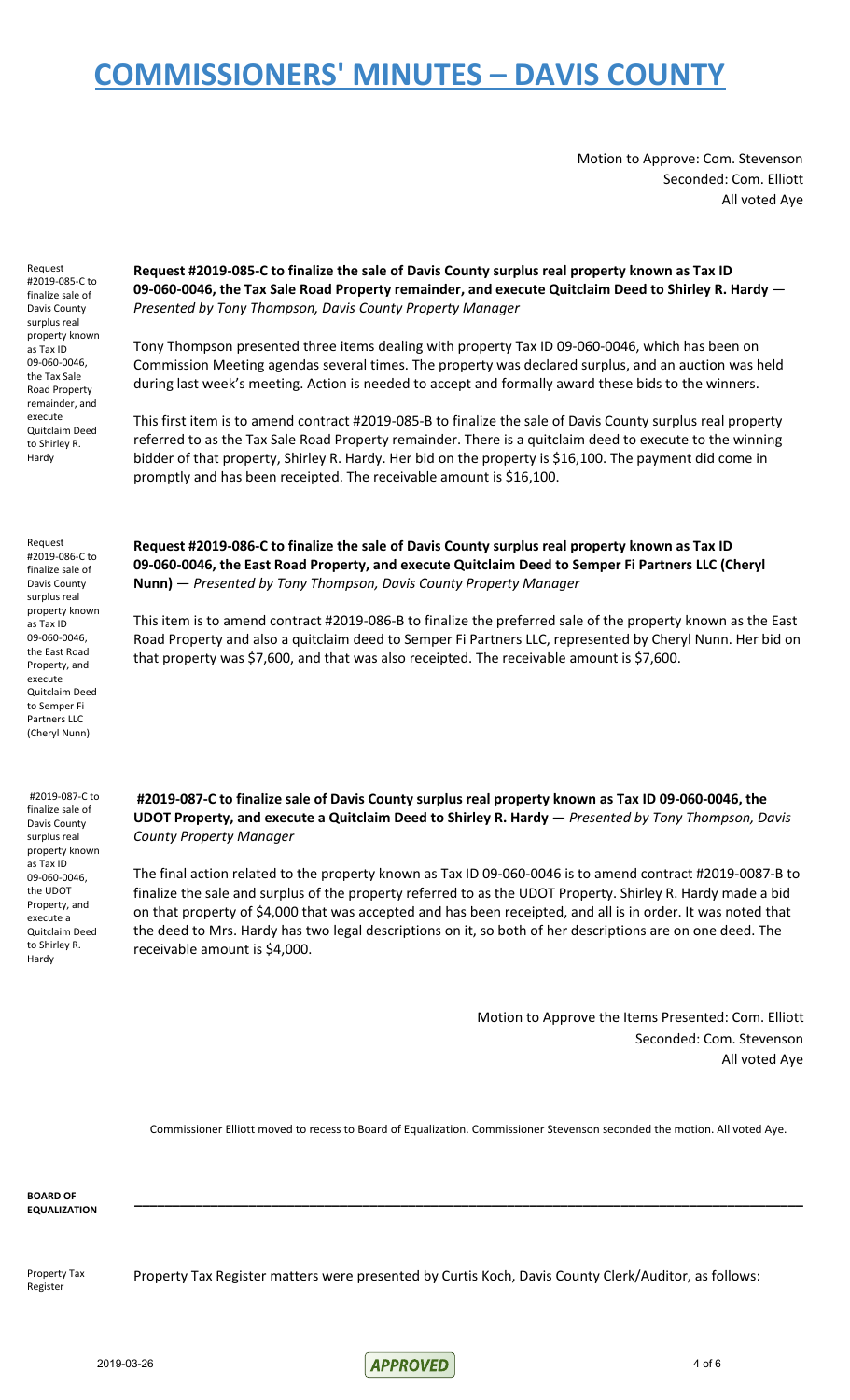Under Auditor's Adjustments, Commissioners were asked to consider one mobile home appeal and a report with various hearing findings. Under Corrections, there were seven recommendations to abate taxes under the veteran exemptions for 2018. There was nothing under Treasurer's Adjustments or Assessor's Adjustments.

> Motion to Approve: Com. Stevenson Seconded: Com. Elliott All voted Aye

Commissioner Elliott moved to reconvene Commission Meeting. Commissioner Stevenson seconded the motion. All voted Aye.

**\_\_\_\_\_\_\_\_\_\_\_\_\_\_\_\_\_\_\_\_\_\_\_\_\_\_\_\_\_\_\_\_\_\_\_\_\_\_\_\_\_\_\_\_\_\_\_\_\_\_\_\_\_\_\_\_\_\_\_\_\_\_\_\_\_\_\_\_\_\_\_\_\_\_\_\_\_\_\_\_\_\_\_\_\_\_\_\_**

**CONSENT ITEMS**

Check Registers **Check Registers**

Check Registers were approved.

Motion to Approve: Com. Elliott Seconded: Com. Stevenson All voted Aye

Commission Meeting Minutes

### **Meeting Minutes**

Meeting Minutes for Feb. 26, 2019, and Work Session Minutes for February 20 and 26 (a.m. and p.m.), 2019 were presented for approval.

> Motion to Approve: Com. Elliott Seconded: Com. Stevenson All voted Aye

**COMMISSION COMMENTS**

> Commissioners noted that Rhonda Mumford Perkes, from Congressman Chris Stewart's office, was in attendance at the meeting.

**\_\_\_\_\_\_\_\_\_\_\_\_\_\_\_\_\_\_\_\_\_\_\_\_\_\_\_\_\_\_\_\_\_\_\_\_\_\_\_\_\_\_\_\_\_\_\_\_\_\_\_\_\_\_\_\_\_\_\_\_\_\_\_\_\_\_\_\_\_\_\_\_\_\_\_\_\_\_\_\_\_\_\_\_\_\_\_\_**

Commissioner Stevenson said there had been some media coverage indicating that the Congressman is being considered for Secretary of the Air Force. He asked for an update on that situation.

Ms. Perkes replied that she is not able to comment on that at this time and doesn't know.

Commissioner Stevenson said he would hate to lose him in his present position but, at the same time, it would be very, very advantageous for this state if this did happen.

There were no further comments from Commissioners or others on the dais.

**MEETING ADJOURNED**

Commission meeting was adjourned at 10:24 a.m.

2019-03-26 5 of 6